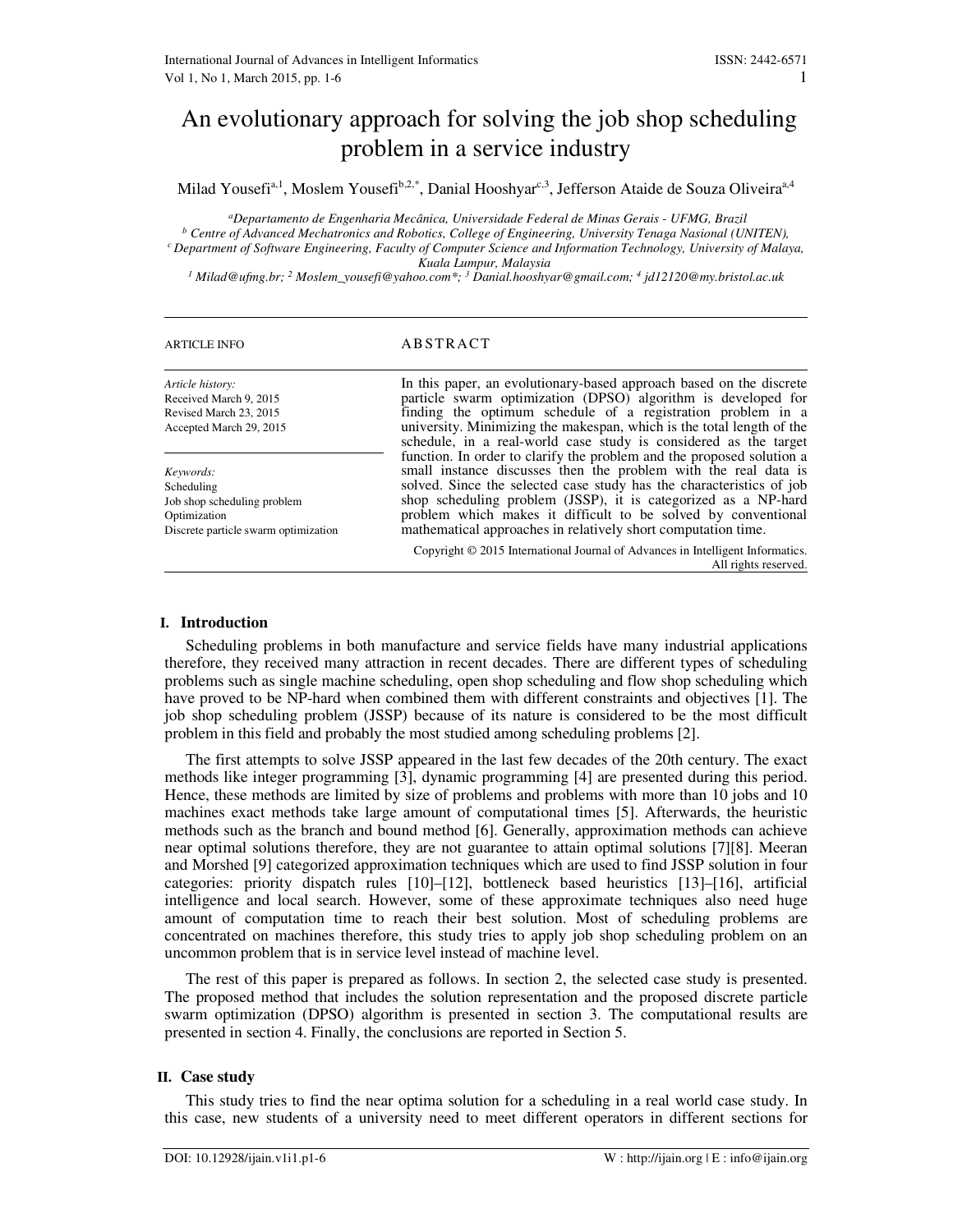example, medical check, and documents check, insurance and etc. Traditionally universities use first come first serve in their registration sections, without considering other section therefore, students will face long queues in a section while there are only few students in other sections. The main objective of this study is to have a comprehensive look at the registration process and assign students in a way that all students pass all registrations section in a shortest time. Each student may meet same operator for different reason and each operator can only serve one and only one student at the time. Total number of students are 167 therefore, in order to explain the problem and the proposed solution an example of 4 students will be presented in this part. Table 1 shows the operators sequence matrix and table 2 demonstrate the operation time for each operation.

|  |  |  |  | Table 1. The sequence of operators |
|--|--|--|--|------------------------------------|
|--|--|--|--|------------------------------------|

|                | <b>Operations</b> |  |
|----------------|-------------------|--|
| <b>Student</b> |                   |  |
| ມ              |                   |  |
| o۰<br>←ر       |                   |  |
|                |                   |  |
|                |                   |  |

Table 1 shows in this example there are 4 students and each of them needs to be processed in 4 sections. In table 1, O stand for operator (section) subsequently,  $O<sub>1</sub>$  stand for operator 1. S is stand for Student.

| Table 2. Processing time for each student in each section. |  |
|------------------------------------------------------------|--|
|------------------------------------------------------------|--|

|                | <b>Operations</b> |  |
|----------------|-------------------|--|
| <b>Student</b> |                   |  |
|                |                   |  |
|                |                   |  |
| ີ              |                   |  |
|                |                   |  |

Table 2 shows the processing time for each student in each section. Table 3 each student for each operation should meet which operator.

|                  |               | <b>Operations</b> |   |  |
|------------------|---------------|-------------------|---|--|
| <b>Operators</b> |               |                   |   |  |
|                  | $\sim$ $\sim$ | ື                 | ◡ |  |
| υz               |               | Ю.                | ື |  |
|                  |               | ЮJ                | ◡ |  |
|                  |               | ນ.                | ◡ |  |

Table 3. Students sequence for a 4 \* 4 problem.

The objective of this study is minimizing the makespan of the schedule. The makespan of is calculated by Eq (1):

$$
C_{\text{Max}} = \min \left( C \max \right) = \min_{f \text{ easilyless} \text{heads}} \left( \max \left( t_{ik} + \tau_{ik} \right) \right) \tag{1}
$$

 $(V S_i E S_i S_k E O)$ 

# **III. The proposed method**

The problem at hand is a discrete NP-hard problem [17], [18]. To provide a robust EA for solving this problem, a discrete particle swarm optimization approach is implemented. This variant is based on discrete PSO proposed by Kennedy and Eberhart [19]. Similar to other population-based EAs, a specific number of possible solutions, referred to as particles in PSO terminology, are generated stochastically and then evaluated based on the objective function. In particle swarm optimization, each potential solution is a particle. Particles fly through the apace of the problem by following the particle that has the optimum solution currently. The original PSO is based on social behavior of bird flocking.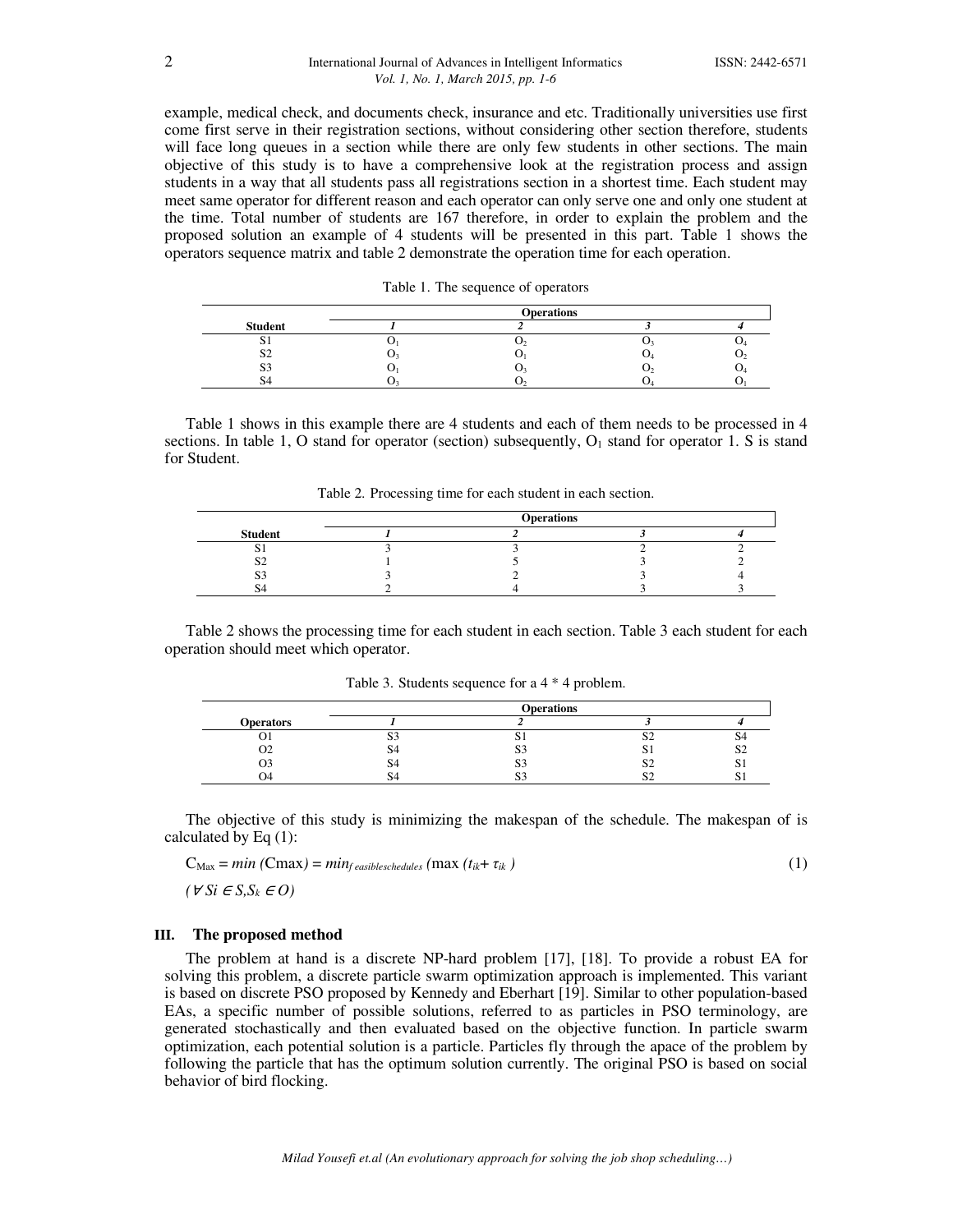In PSO, each particle has coordinates in the problem space. These coordinates are associated with the best solution that achieved until now. The particle keeps fly on its way. The best value that achieve by particle is stored. This solution that particle keeps track of it called personal best "*pbest*". The other value that is tracked by particles is "*lbest*" that is the best solution (value) that is achieved till now by any of particles. The other "best" in PSO is global best that is called "*gbest*". Global best is a particle that takes all the population as its topological neighbors.



Fig. 1.The flowchart of particle swarm optimization

In particle swarm optimization in order to achieve the best solution, in each step all particles' location is changed toward its personal best and local best. Acceleration is weighted by a random term, with separate random numbers being generated for acceleration toward *pbest* and *lbest* locations. Figure 1 shows the how the algorithm works.

From the above schedule a particle such as  $[1\ 3\ 1\ 4\ 2\ 3\ 2\ 3\ 1\ 4\ 1\ 3\ 4\ 2\ 2\ 4]$  could be a possible solution for the instance problem. This particle shows that the first operation of the first student should be done at first after that the first operation of third student should be done. Table 1 shows each operation for registration of each student should be done by which operator (section). There are 4 operators in this case for example first operation of first student should be done by operator number 3.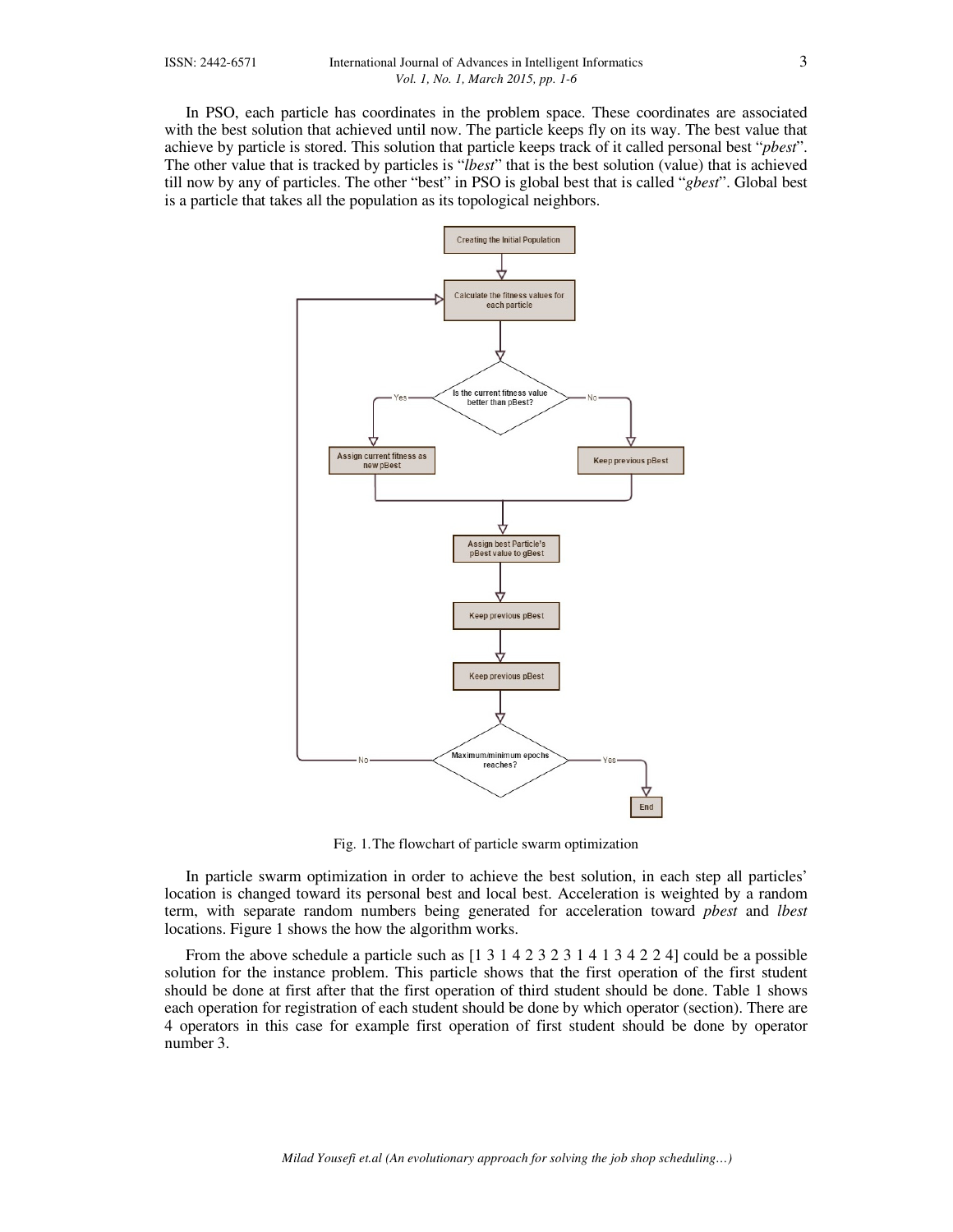### **IV. Numerical results**

Similar to other EAs, PSO starts with creation of its initial population. In order to choose a proper population size, the algorithm is executed with different population sizes and the corresponding near-optimum solutions are calculated. The algorithm is run with 20, 50, 100, 150 and 200 numbers of particles as the population. The presented result of the case is the best result achieved in 10 executions of the algorithm. As it is demonstrated in Fig. 1, the attained result improves when the population size increases. Although, the changes are radical when the population is very small, they become negligible in large population sizes. In this study, since the variation of the achieved near-optimum solution is not considerable after increasing the population size more than 100 and to avoid additional computational costs, the population size is set to 100 particles.



Fig. 2.The effect of population size on the achieved results

In all the above-mentioned numerical experiments, the algorithm converges in less than 200 iterations; therefore, the termination criterion is set to this number since it guarantees the convergence. After 10 executions of the algorithm with the above-mentioned parameters, the best obtained sequence that has the lowest makespan for the instance problem is achieved as follows:

[1 2 3 1 2 3 4 4 1 2 3 4 1 2 4 3]



Fig. 3.The Process of evolution in DPSO to find a near-optimum solution

The evolution process in the proposed algorithm is shown in Fig. 2 where it can be seen that the variation of objective function, as it is expected, is drastic in the early stages of the optimization, less than 20 iterations, and continues throughout the process. The convergence, in this run, takes place in 162 iterations. However, since the algorithm is random-based, the convergence may occur in different stages of the optimization and the results could be slightly different. Fig. 3 also depicts the variation of maximum and average values of all solutions in each iteration, it is seen that the average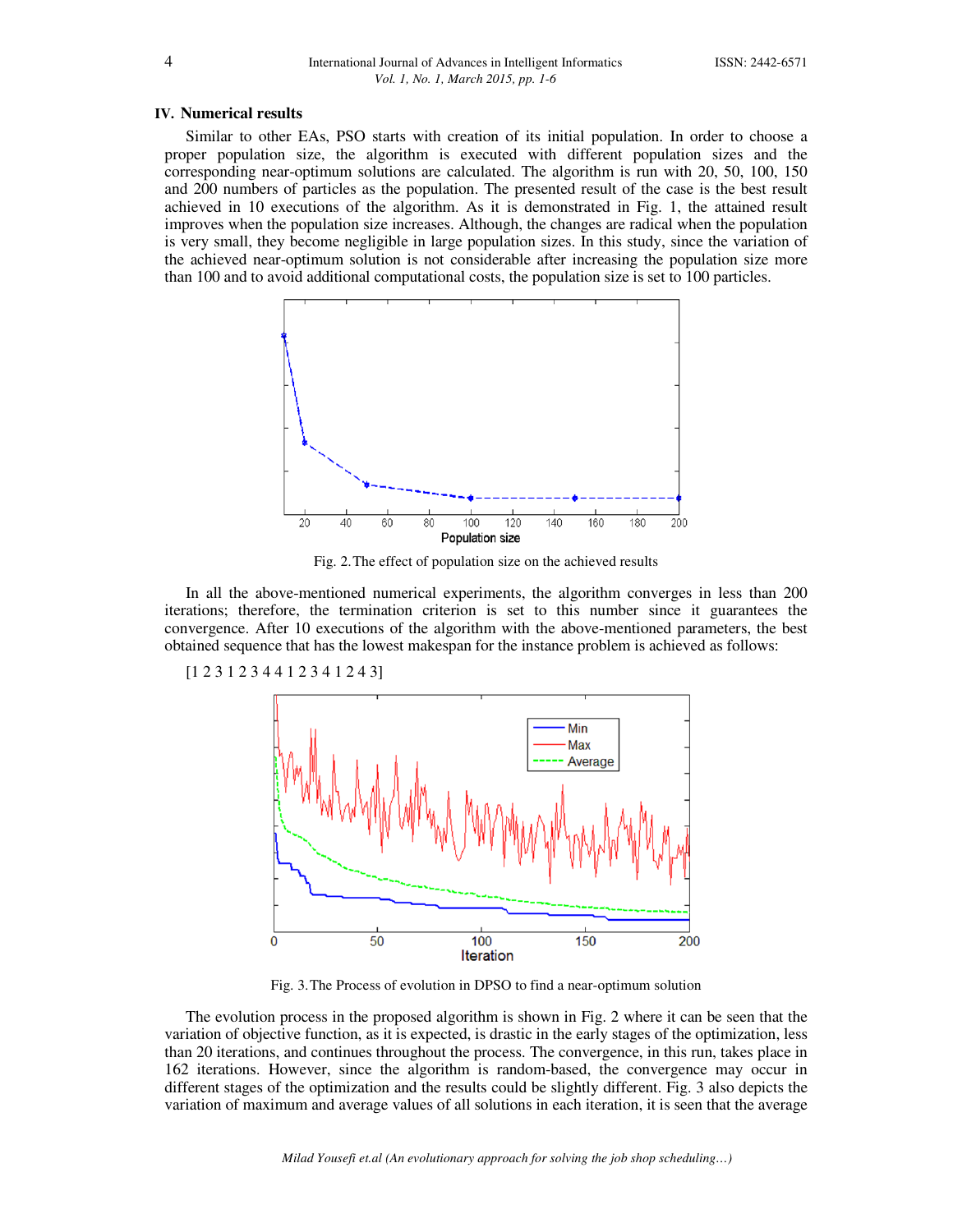value has the same trend as the achieved minimum result, though its variations continue even after convergence happens. On the other hand, the changes in the maximum value of the solutions are radical throughout the optimization course. This behavior could be related to the diverse nature of the proposed algorithm.

The presented results for the algorithm are the best out of 10 executions of the computer code. The presented convergence rate is the number of iterations in which the algorithm reaches a nearoptimum solution. The presented convergence rate for the algorithm is the average of 10 executions. The computational time is also presented. The algorithm is programmed with MATLAB and is run on a computer with intel CORE i7 CPU and 8G RAM. The presented computational time is also the average of 10 executions.

# **V. Conclusions**

In this paper a novel evolutionary approach based on PSO is employed for solving the problem of schedule of a registration problem in a university. Minimizing the makespan in a real-world case study is considered as the target function. First, the proposed algorithm is employed for a case study that includes 4 students with 4 operators to show the characteristics of the problems. Afterwards the same procedure applied for the real-world case-study which is included registration of 167 students. The results indicate that the discrete version of PSO can find a near-optimum schedule with higher accuracy in less computational time in this case. The proposed solution for this problem is simple in concept and can easily be implemented in any registration problem in different sizes without much additional effort. The proposed approach to solve this problem is simple in concept and can easily be implemented in any registration problem in different sizes without much additional effort. In any registration problem with the same characteristics and different size the proposed particle can be applied and the procedure of discrete particle swarm optimization would be the same.

#### **References**

- [1] M. Yousefi and R. M. Yusuff, "Minimizing Earliness and Tardiness Penalties in a Single Machine Scheduling Against Common Due Date using Genetic Algorithm," *Res. Appl. Serv.*, vol. 4, no. 9, pp. 1205–1210, 2012.
- [2] Y. Zheng, L. Lian, Z. Fu, and K. Mesghouni, "Evolutional Algorithm in Solving Flexible Job Shop Scheduling Problem with Uncertainties," in *In LISS 2013*, Springer Berlin Heidelberg, 2015, pp. 1009– 1015.
- [3] A. S. Manne, "On the job-shop scheduling problem," *Oper. Res.*, vol. 8, no. 2, pp. 219–223, 1960.
- [4] M. Held and R. M. Karp, "A dynamic programming approach to sequencing problems," *J. Soc. Ind. Appl. Math.*, vol. 10, no. 1, pp. 196–210, 1962.
- [5] A. Ponsich and C. A. C. Coello, "A hybrid differential evolution-tabu search algorithm for the solution of job-shop scheduling problems," *Appl. Soft Comput.*, vol. 13, no. 1, pp. 462–474, 2013.
- [6] P. Brucker, B. Jurisch, and B. Sievers, "A branch and bound algorithm for the job-shop scheduling problem," *Discret. Appl. Math.*, vol. 49, no. 1, pp. 107–127, 1994.
- [7] M. Yousefi, M. Yousefi, and A. N. Darus, "A modified imperialist competitive algorithm for constrained optimization of plate-fin heat exchangers," *Proc. Inst. Mech. Eng. Part A J. Power Energy*, vol. 226, no.  $\hat{8}$ , pp. 1050–1059, 2012.
- [8] M. Yousefi and R. M. Yusuff, "Minimising earliness and tardiness penalties in single machine scheduling against common due date using imperialist competitive algorithm," *Int. J. Prod. Res.*, vol. 51, no. 16, pp. 4797–4804, 2013.
- [9] S. Meeran and M. S. Morshed, "A hybrid genetic tabu search algorithm for solving job shop scheduling problems: a case study," *J. Intell. Manuf.*, vol. 23, no. 4, pp. 1063–1078, 2012.
- [10] S. S. Panwalkar and W. Iskander, "A survey of scheduling rules," *Oper. Res.*, vol. 25, no. 1, pp. 45–61, 1977.
- [11] T.-C. Chiang and L.-C. Fu, "Using dispatching rules for job shop scheduling with due date-based objectives," *Int. J. Prod. Res.*, vol. 45, no. 14, pp. 3245–3262, 2007.
- [12] J. C. Tay and N. B. Ho, "Evolving dispatching rules using genetic programming for solving multiobjective flexible job-shop problems," *Comput. Ind. Eng.*, vol. 54, no. 3, pp. 453–473, 2008.